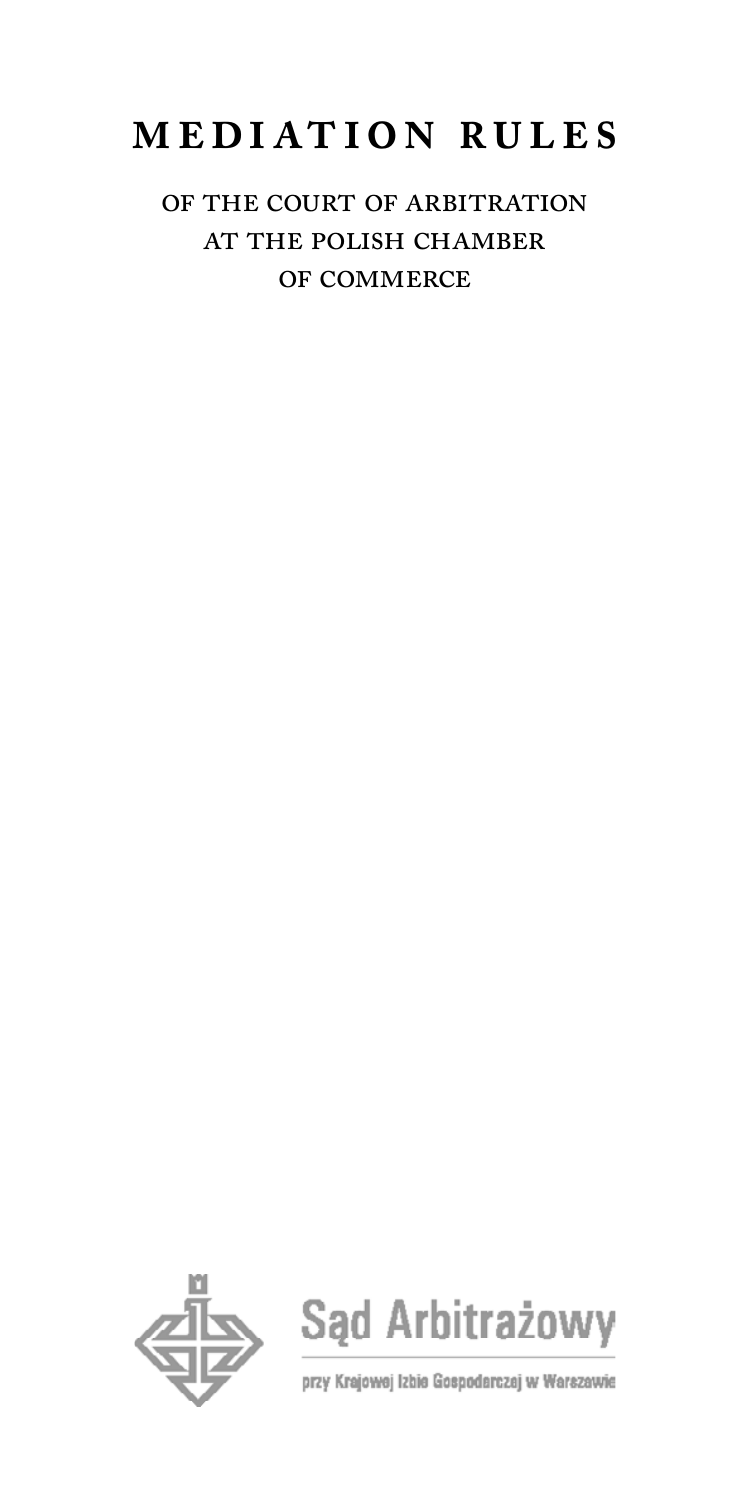## **§ 1 Introductory provisions**

- 1. Prior to commencement of proceedings before an arbitration court or common court, or during the course of the proceedings, a party to the dispute may apply to the Court of Arbitration at the Polish Chamber of Commerce (the "Court of Arbitration") to conduct a proceeding seeking amicable settlement of the dispute presented in the application ("Mediation Proceeding").
- 2. If the parties to the dispute do not mutually specify other rules for proceeding, the proceeding shall be conducted in accordance with these Mediation Rules of the Court of Arbitration (the "Mediation Rules").
- 3. In the event of an order by the court directing the parties to mediation at the Court of Arbitration, the Mediation Rules shall apply in matters not covered by the provisions of the Civil Procedure Code on the court's directing the parties to mediation.

#### **§ 2 Commencement of Mediation Proceeding**

- 1. A Mediation Proceeding is commenced on the basis of an application for mediation, which shall contain:
	- 1) identification of the parties and their attorneys, if appointed, with their addresses and other contact details;
	- 2) a description of the circumstances of the dispute that has arisen between the parties;
	- 3) proof of payment of the registration fee and half of the mediation fee in the amount specified in the Tariff of Fees in force on the date of filing of the application;
	- 4) a list of enclosures; and
	- 5) a copy of the mediation agreement, if the parties have made such an agreement in writing, and if an order was issued by the court directing the parties to mediation at the Court of Arbitration, a copy of the court order.
- 2. If the application for mediation is filed by both parties,

it shall also contain proof of payment of the registration fee and the entire mediation fee in the amount specified in the Tariff of Fees in force on the date of filing of the application. The application may also include designation of a mediator from the List of Mediators.

- 3. If the application does not meet the requirements set forth in par. 1 or 2 above, the Director General of the Court of Arbitration (the "Director General") shall summon the applicant to cure the deficiencies within a specified period of no less than 14 days.
- 4. An application for mediation corrected or supplemented by the time specified pursuant to par. 3 above shall be effective from the date of filing of the application.
- 5. The Mediation Proceeding is commenced on the date of filing of an application for mediation. However, if the parties did not make a mediation agreement, or there is no court order directing the parties to mediation at the Court of Arbitration, the Mediation Proceeding is deemed to be commenced at the time the other party consents to mediation.
- 6. An application for mediation is deemed served on the date it is filed with the Court of Arbitration or dispatched by certified post, courier post or other method enabling documentation of dispatch.

# **§ 3 Summons to other party to participate in mediation**

- 1. The Director General shall serve a copy of the application on the other party and summon it to submit a statement in writing on whether it consents to mediation and to pay half of the mediation fee within a specified period of no less than 14 days.
- 2. If the other party does not consent to mediation or the mediation fee is not fully paid on time, no Mediation Proceeding is deemed to have been commenced. The Director General shall notify the parties of the inability to conduct the mediation and return to the applicant the mediation fee it has paid.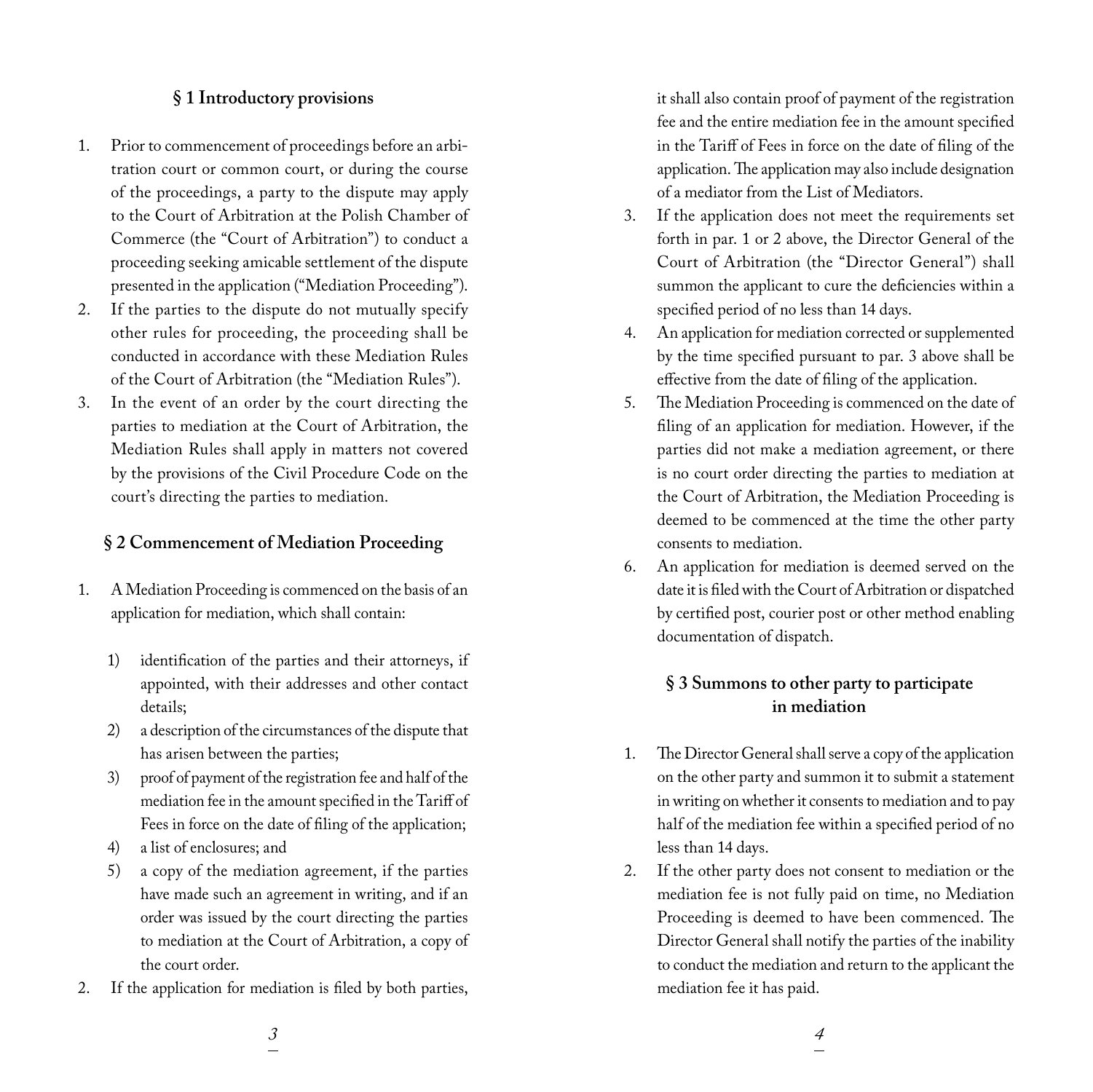# **§ 4 Mediator**

- 1. The Mediation Proceeding shall be conducted by one mediator, unless the parties have agreed to appoint a group of two or more mediators. In that case, the provisions of the Mediation Rules concerning the mediator shall apply to each of the mediators.
- 2. After the mediation fee has been paid in full, the Director General shall summon the parties to mutually appoint a mediator within a period of no less than 14 days, at the same time sending them the List of Mediators.
- 3. If the parties do not mutually appoint a mediator, the mediator shall be appointed by the President of the Court of Arbitration from among the persons included in the List of Mediators.
- 4. The Director General shall promptly notify the person appointed to serve as mediator, summoning the person to submit the statement referred to in par. 5 within a specified time.
- 5. The mediator shall accept appointment by submitting a written statement to the Director General on acceptance of the appointment, the mediator's independence and impartiality, and availability of the time necessary to perform the duties of mediator. In the statement, the mediator shall undertake to properly perform the duties of mediator. The Director General shall promptly serve a copy of the statement on the parties.
- 6. The Director General shall promptly notify the parties of refusal to accept the appointment as mediator. Failure to submit the statement referred to in par. 5 within the period specified by the Director General shall be deemed to be refusal to accept the appointment.
- 7. The mediator must be independent and impartial for the entire duration of the mediation proceeding and must promptly disclose to the parties any circumstances which may raise doubts as to his or her independence or impartiality.
- 8. The Director General, the Assistant Director General

and staff of the Court of Arbitration may not serve as a mediator in a Mediation Proceeding conducted on the basis of the Mediation Rules.

#### **§ 5 List of Mediators**

- 1. The Court of Arbitration maintains the List of Mediators Recommended by the Court of Arbitration at the Polish Chamber of Commerce (the "List of Mediators").
- 2. The rules and procedure for establishment of the List of Mediators are specified by the Statute of the Court of Arbitration.
- 3. The parties shall mutually appoint a mediator from the List of Mediators.

#### **§ 6 Mediation Proceeding**

- 1. The mediator shall conduct the mediation as he or she deems proper, guided by the principles of impartiality, neutrality and the voluntary nature of mediation. The parties and the mediator may together determine the most appropriate method for resolving their dispute.
- 2. The parties have a duty to cooperate in good faith with the mediator.
- 3. The mediator may communicate with the parties together, during mediation sessions or otherwise, or communicate with each party separately.
- 4. The mediator shall make efforts to ensure that the Mediation Proceeding is completed at the first session, unless otherwise agreed by the parties and the mediator.
- 5. The Mediation Proceeding is confidential. The parties and the mediator are required in particular to maintain the confidentiality of settlement proposals or other statements made during the Mediation Proceeding, and not to refer to them in arbitration or judicial proceedings.
- 6. The mediator shall prepare and sign minutes indicating: